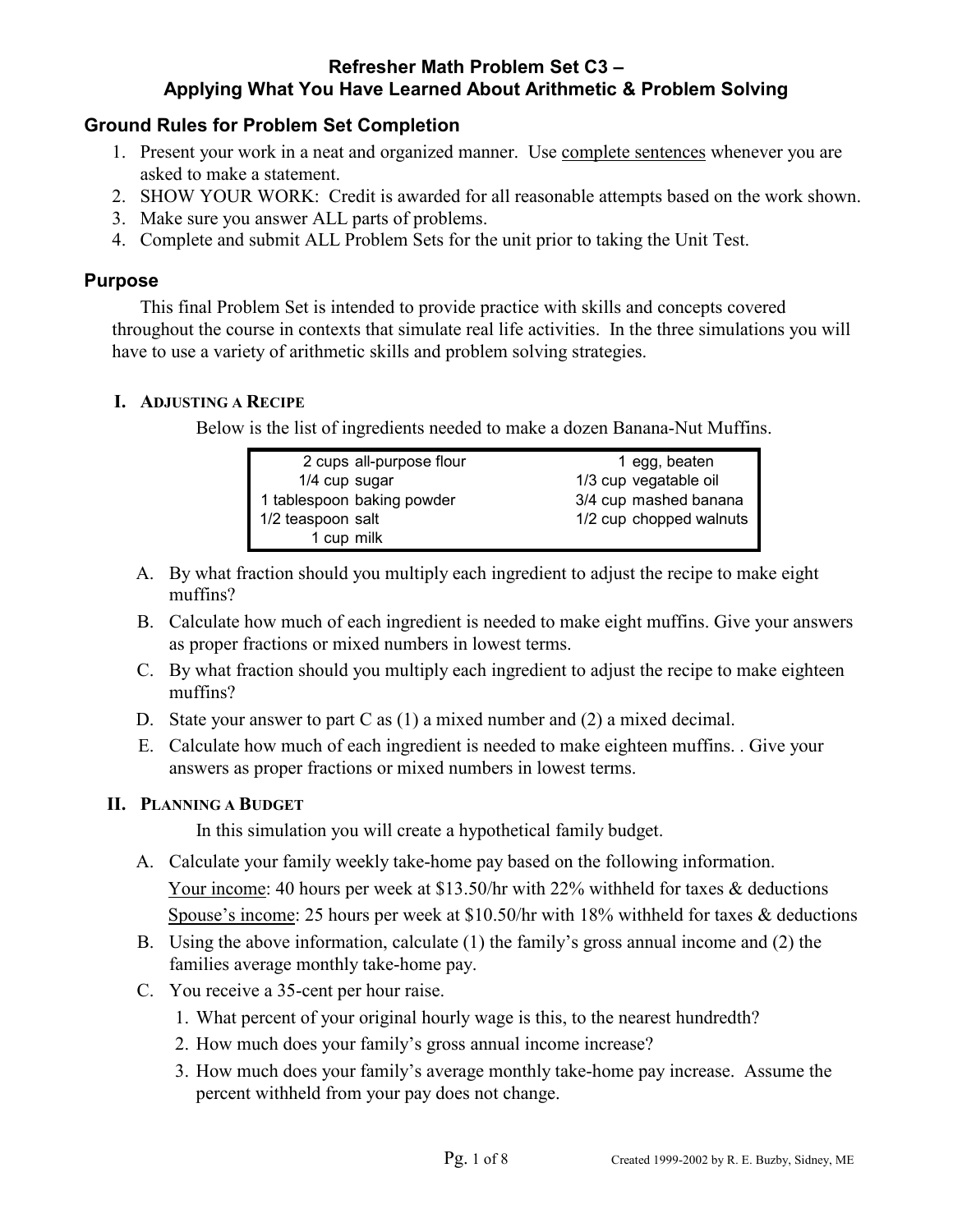- D. Fill in the missing values of the monthly budget table below.
	- NOTES: 1. Percentages are based on your family's average monthly gross pay, using your income after the pay raise.
		- 2. You need to calculate the "Miscellaneous" category using the percent of your family leftover after all other expenses have been met.
		- 3. The income portion of the table is done for you, as an example.

| <b>Our Family Budget Planner</b> |    |                |    |                   |    |                     |               |  |
|----------------------------------|----|----------------|----|-------------------|----|---------------------|---------------|--|
|                                  |    |                |    |                   |    |                     |               |  |
|                                  |    | <b>Average</b> |    | Average           |    |                     | % of Gross    |  |
|                                  |    | Weekly         |    | <b>Monthly</b>    |    | <b>Annual Total</b> | <b>Income</b> |  |
| <b>Income Items</b>              |    |                |    |                   |    |                     |               |  |
| My Gross Income                  | \$ | 554.00         |    | \$2,400.67        | \$ | 28,808.00           | 67.9%         |  |
| Spouse's Gross Income            | \$ | 262.50         |    | \$1,137.50        | \$ | 13,650.00           | 32.1%         |  |
| <b>Total Income</b>              | \$ | 816.50         |    | \$3,538.17        |    | \$42,458.00         | 100.0%        |  |
|                                  |    |                |    |                   |    |                     |               |  |
| <b>Expense Items</b>             |    |                |    |                   |    |                     |               |  |
| Car Insurance                    |    |                |    |                   | \$ | 800.00              |               |  |
| Car Payment                      |    |                |    |                   |    |                     | 7.5%          |  |
| Car Repairs                      |    |                | \$ | 50.00             |    |                     |               |  |
| Contributions                    |    |                |    |                   |    |                     | 10.0%         |  |
| Electric                         |    |                | \$ | 120.00            |    |                     |               |  |
| Gasoline                         |    |                | \$ | 75.00             |    |                     |               |  |
| Gifts                            |    |                |    |                   | \$ | 1,200.00            |               |  |
| Groceries                        | \$ | 85.00          |    |                   |    |                     |               |  |
| Heat                             |    |                |    |                   | \$ | 750.00              |               |  |
| Household                        |    |                |    |                   |    |                     | 1.0%          |  |
| Mortgage/Rent                    |    |                |    |                   |    |                     | 15.0%         |  |
| Medical                          |    |                |    |                   |    |                     | 5.0%          |  |
| Miscellaneous                    |    |                |    |                   |    |                     |               |  |
| <b>Personel Care</b>             |    |                | \$ | $\frac{1}{50.00}$ |    |                     |               |  |
| Phone                            |    |                | \$ | 60.00             |    |                     |               |  |
| Recreation/Entertainment         | \$ | 15.00          |    |                   |    |                     |               |  |
| Savings                          |    |                |    |                   |    |                     | 10.0%         |  |
| <b>Taxes &amp; Deductions</b>    |    |                |    |                   |    |                     | 20.0%         |  |
| <b>Total Expenses</b>            |    |                |    |                   |    |                     |               |  |

# **III. PLANNING A TRIP**

Your family is planning a vacation trip to Wildwood, NJ. You plan to stop overnight at friends in Hartford, CT on the way down, spend four nights at a motel in Wildwood, then travel straight home.

- A. Your son printed out the attached travel data from the MapQuest web site (pages  $5 7$ ). Additionally, you kept track of your gas consumption for the past two weeks and found that you used 28.6 gallons while travelling 656 miles. Using this information, determine the following:
	- 1. To the nearest half hour, what time you will arrive in Hartford if you leave Augusta at 7:30 AM, average 50 mph while driving, and make a 45-minute stop for lunch.
	- 2. To the nearest half hour, what time you would have to leave Hartford so as to arrive at your motel in Wildwood at your check-in time of 2:30 PM provided you average 50 mph while driving, and make a 45-minute stop for lunch.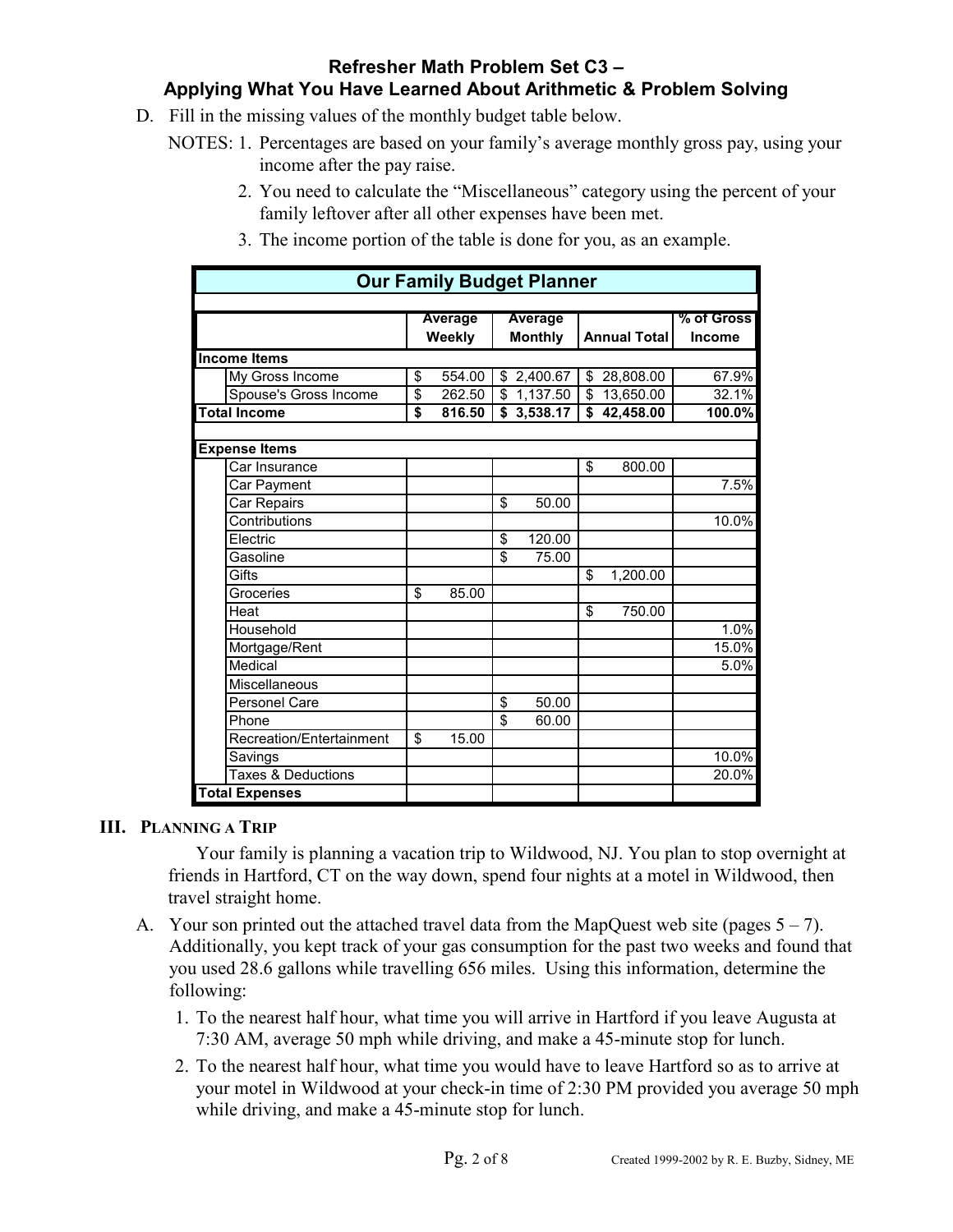# **Refresher Math Problem Set C3 –**

# **Applying What You Have Learned About Arithmetic & Problem Solving**

- 3. How long will the trip home take if you average 55 mph while driving, and make two 45 minute stops for meals. Give your answer to the nearest tenth of an hour.
- 4. Estimate, to the nearest dollar, the amount you will spend for gas on the trip using: (1) your 2-week consumption data to calculate a mileage rate (to the nearest mpg), (2) an average gasoline price of \$1.40 per gallon, and (3) distances from MapQuest, plus 15% to cover local travel.
- B. Your spouse printed out the room rate table below from web site of the motel where you will be staying. Using this information, determine the following:
	- 1. How much will you have to pay, including tax, for four nights lodging in a luxury efficiency if you arrive in Wildwood on June 26?
	- 2. How much more would you have to pay, including tax, for lodging in a deluxe efficiency as compared to a luxury efficiency for these same four nights?
	- 3. How much more would you have to pay, including tax, for the luxury efficiency for four nights during the peak tourist season as compared to your planned arrival?

| ITYPE ROOM         |                | A: DELUXE ROOM B: LUXURY EFFICIENCY | C: DELUXE EFFICIENCY |
|--------------------|----------------|-------------------------------------|----------------------|
| 5-1-99 TO 6-10-99  | <b>S</b> 39.99 | \$49.99                             | <b>S59.99</b>        |
| 6-11-99 TO 6-24-99 | \$59.99        | \$69.99                             | <b>S79.99</b>        |
| 6-25-99 TO 7-8-99  | IS69.99        | IS 79.99                            | \$85.99              |
| 7-9-99 TO 8-26-99  | \$85.99        | <b>S95.99</b>                       | <b>S99.99</b>        |
| 8-27-99 TO 9-7-99  | \$59.99        | \$69.99                             | \$79.99              |
| 9-8-99 TO 10-15-99 | \$39.99        | \$49.99                             | \$59.99              |

Rates: ALL RATES SUBJECT TO A 7% TAX

- C. In doing your meal expense planning you estimate that it will cost the family \$15 for each breakfast, \$20 for each lunch, and \$35 for each dinner. Additionally, you plan to eat breakfast prior to starting your trip and your friends will be providing your family with supper and breakfast when you spend the night in Hartford. Using this information, estimate how much money you will need for meals.
- D. You want to be able to enjoy the boardwalk attractions and buy souvenirs, so you allocate \$125 per day for each of the four days you will be there.
	- 1. What is the total amount that you have allocated for attractions and souvenirs?
	- 2. Based on all your planning, what is the minimum amount that you should set aside for your trip? Give your answer to the nearest ten dollars.
	- 3. If you want to take extra money so that you have a 10% cushion, what is the total amount you set aside for the trip? Give your answer to the nearest hundred dollars.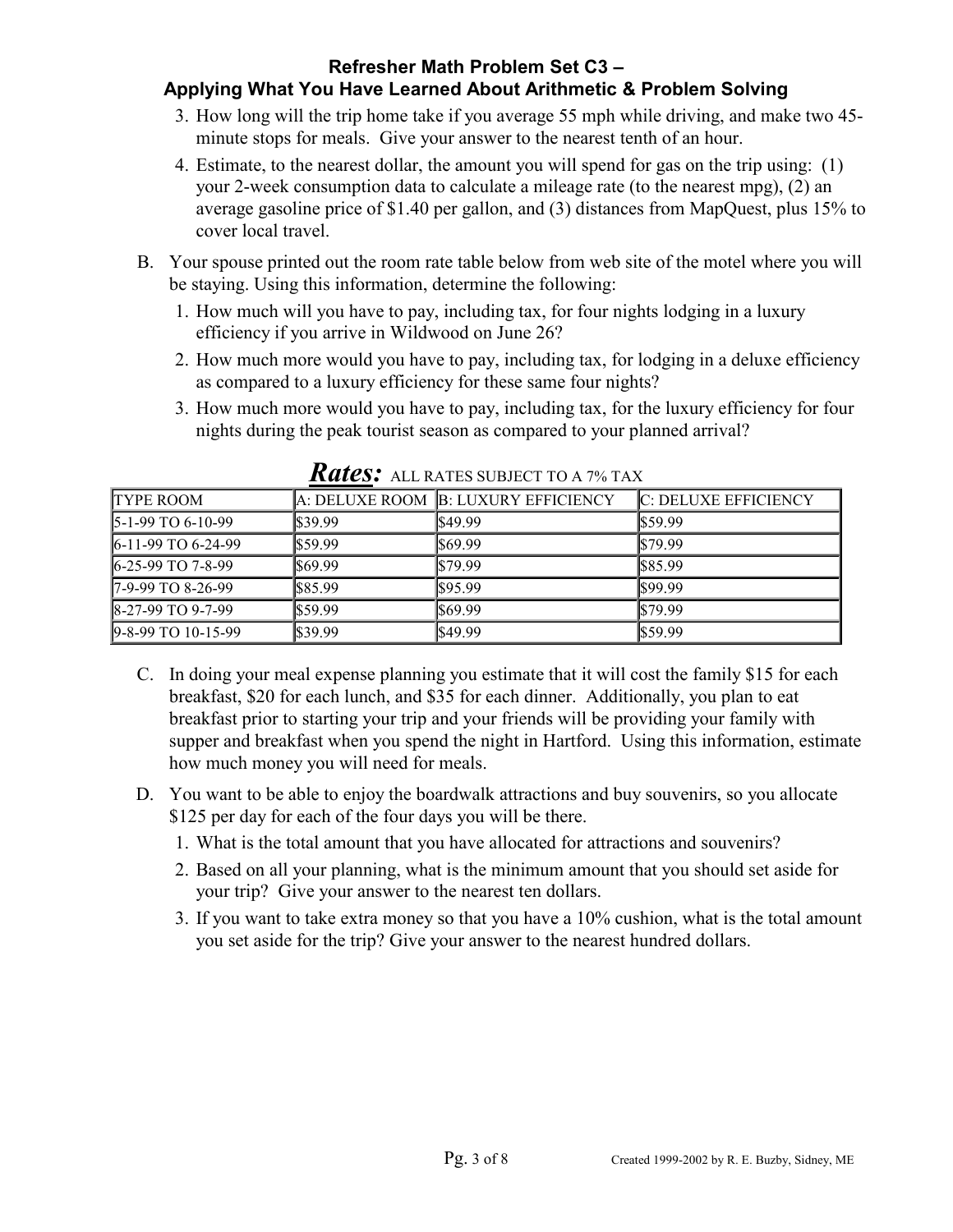**ANSWER KEY**

|                | <b>SECTION I: ADJUSTING A RECIPE</b>     |                          |                              |                                  |                                  |                           |                         |                       |                         |
|----------------|------------------------------------------|--------------------------|------------------------------|----------------------------------|----------------------------------|---------------------------|-------------------------|-----------------------|-------------------------|
|                |                                          |                          | 1 1/3 cups all-purpose flour |                                  |                                  |                           |                         |                       | 2/3 egg, beaten         |
|                |                                          |                          | 1/6 cup sugar                |                                  |                                  |                           |                         | 2/9 cup vegatable oil |                         |
|                |                                          |                          | 2/3 tablespoon baking powder |                                  |                                  |                           |                         |                       | 1/2 cup mashed banana   |
|                |                                          |                          | 1/3 teaspoon salt            |                                  |                                  |                           |                         |                       | 1/3 cup chopped walnuts |
| A. $^{2}/_{3}$ | <b>B.</b>                                |                          | 2/3 cup milk                 |                                  |                                  |                           |                         |                       |                         |
| C. $3/2$       | D1. $1^{1/2}$                            |                          |                              |                                  | D <sub>2</sub> . 1.5             |                           |                         |                       |                         |
|                | 3 cups all-purpose flour                 |                          |                              |                                  |                                  |                           | 1 1/2 egg, beaten       |                       |                         |
|                | 3/8 cup sugar                            |                          |                              |                                  |                                  |                           | 1/2 cup vegatable oil   |                       |                         |
|                | 1 1/2 tablespoon baking powder           |                          |                              |                                  |                                  |                           | 1 1/8 cup mashed banana |                       |                         |
|                | 3/4 teaspoon salt                        |                          |                              |                                  |                                  |                           | 3/4 cup chopped walnuts |                       |                         |
| Ε.             | 1 1/2 cup milk                           |                          |                              |                                  |                                  |                           |                         |                       |                         |
|                | <b>SECTION II: PLANNING A BUDGET</b>     |                          |                              |                                  |                                  |                           |                         |                       |                         |
|                |                                          |                          |                              |                                  |                                  |                           |                         |                       |                         |
|                | A. \$636.45<br>B1. \$41,730              |                          |                              |                                  | B2. \$2,757.95                   |                           |                         |                       |                         |
| $C1. 2.59\%$   | \$728<br>$C2$ .                          |                          |                              |                                  | C3. \$47.32                      |                           |                         |                       |                         |
|                |                                          |                          |                              |                                  | <b>Our Family Budget Planner</b> |                           |                         |                       |                         |
|                |                                          |                          |                              |                                  |                                  |                           |                         |                       |                         |
|                |                                          |                          | Average<br>Weekly            |                                  | Average<br><b>Monthly</b>        |                           | <b>Annual Total</b>     | % of Gross<br>Income  |                         |
|                | <b>Income Items</b>                      |                          |                              |                                  |                                  |                           |                         |                       |                         |
|                | My Gross Income                          | \$                       | 554.00                       |                                  | \$2,400.67                       |                           | \$28,808.00             | 67.85%                |                         |
|                | Spouse's Gross Income                    | \$                       | 262.50                       |                                  | \$1,137.50                       |                           | \$13,650.00             | 32.15%                |                         |
|                | <b>Total Income</b>                      | \$                       | 816.50                       |                                  | \$3,538.17                       |                           | $\overline{42,458.00}$  | 100.00%               |                         |
|                | <b>Expense Items</b>                     |                          |                              |                                  |                                  |                           |                         |                       |                         |
|                | Car Insurance                            | \$                       | 15.38                        | $\frac{1}{2}$                    | 66.67                            | \$                        | 800.00                  | 1.88%                 |                         |
|                | Car Payment                              | \$                       | 61.24                        | \$                               | 265.36                           | \$                        | 3,184.35                | 7.50%                 |                         |
|                | Car Repairs                              | \$                       |                              |                                  |                                  |                           | 600.00                  | 1.41%                 |                         |
|                |                                          |                          | 11.54                        | \$                               | 50.00                            | \$                        |                         |                       |                         |
|                | Contributions                            | \$                       | 81.65                        | $\frac{1}{2}$                    | 353.82                           | \$                        | 4,245.80                | 10.00%                |                         |
|                | Electric                                 | \$                       | 27.69                        | \$                               | 120.00                           | \$                        | 1,440.00                | 3.39%                 |                         |
|                | Gasoline                                 | \$                       | 17.31                        | $\overline{\boldsymbol{\theta}}$ | 75.00                            | $\mathcal{S}$             | 900.00                  | 2.12%                 |                         |
|                | Gifts                                    | $\mathfrak{S}$           | 23.08                        | $\overline{\theta}$              | 100.00                           |                           | 1,200.00                | 2.83%                 |                         |
|                | Groceries                                | \$                       | 85.00                        | $\overline{\mathcal{S}}$         | 368.33                           | $\overline{\mathcal{S}}$  | 4,420.00                | 10.41%                |                         |
|                | Heat                                     | $\overline{\mathcal{L}}$ | 14.42                        | $\overline{\$}$                  | 62.50                            | $\overline{\$}$           | 750.00                  | 1.77%                 |                         |
|                | Household                                | \$                       | 8.17                         | $\frac{1}{2}$                    | 35.38                            | \$                        | 424.58                  | 1.00%                 |                         |
|                | Mortgage/Rent                            | \$                       | 122.48                       | \$                               | 530.73                           | \$                        | 6,368.70                | 15.00%                |                         |
|                | Medical                                  | \$                       | 40.83                        | $\frac{1}{2}$                    | 176.91                           | $\boldsymbol{\mathsf{s}}$ | 2,122.90                | 5.00%                 |                         |
|                | Miscellaneous                            | \$                       | 22.37                        | \$                               | 96.95                            | $\boldsymbol{\mathsf{s}}$ | 1,163.35                | 2.74%                 |                         |
|                | Personel Care                            | \$                       | 11.54                        | \$                               | 50.00                            | \$                        | 600.00                  | 1.41%                 |                         |
|                | Phone                                    | \$                       | 13.85                        | \$                               | 60.00                            | \$                        | 720.00                  | 1.70%                 |                         |
|                | Recreation/Entertainment                 | \$                       | 15.00                        | $\mathfrak{S}$                   | 65.00                            | \$                        | 780.00                  | 1.84%                 |                         |
|                | Savings<br><b>Taxes &amp; Deductions</b> | \$<br>\$                 | 81.65<br>163.30              | \$<br>\$                         | 353.82<br>707.63                 | \$<br>$\$\$               | 4,245.80<br>8,491.60    | 10.00%<br>20.00%      |                         |

| A1. 1:30 PM  | A2.8:00 AM               | $A3.11.3$ hours | A4. S75  |
|--------------|--------------------------|-----------------|----------|
| B1. \$342.36 | B <sub>2</sub> . \$25.68 | B3. \$68.48     | C. \$355 |
| D1. \$500    | D <sub>2</sub> . \$1,270 | D3. \$1,400     |          |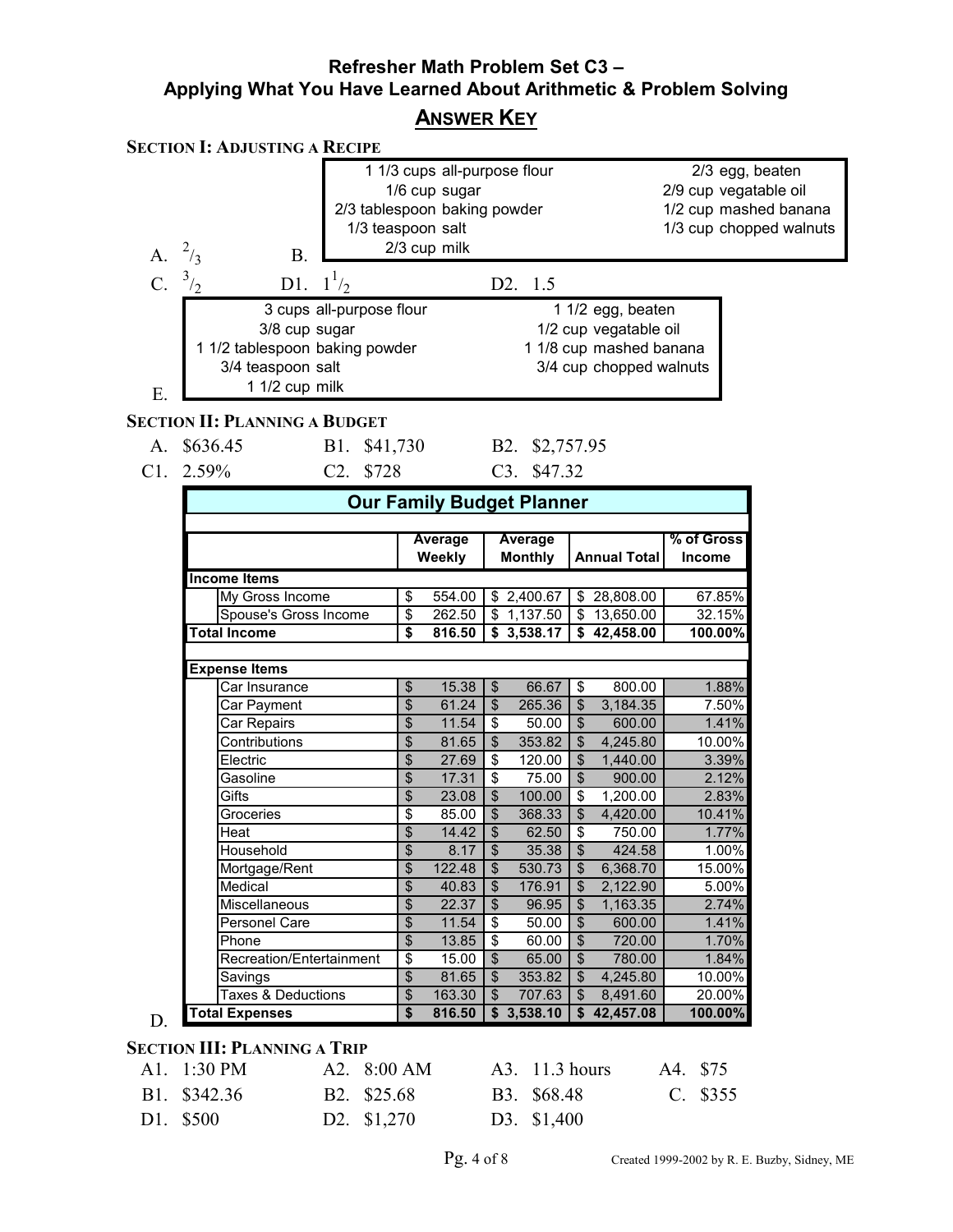

**by MapQuest Augusta, ME to Hartford, CT --**  Map It! by MapQuest



**City to City Directions** 

| From:                                                                                                              | Augusta, ME |              |  |  |  |
|--------------------------------------------------------------------------------------------------------------------|-------------|--------------|--|--|--|
| To:<br>Hartford, CT                                                                                                |             |              |  |  |  |
| <b>Direction</b>                                                                                                   |             |              |  |  |  |
| 1: Go Northwest on US-202 to I-95 SOUTH.                                                                           |             |              |  |  |  |
| 2: Go South on I-95 SOUTH (Portions toll) to I-295 (Exit 15).                                                      |             |              |  |  |  |
| 3: Go Southwest on I-295 (Portions toll) to MAINE TPK (I 495).                                                     |             | $10.6$ miles |  |  |  |
| 4: Go Southwest on MAINE TPK (I 495) (Portions toll) to I-95 SOUTH. CONSTRUCTION:<br><b>BETWEEN EXITS 4 AND 5.</b> |             |              |  |  |  |
| 5: Go South on I-95 SOUTH to New Hampshire.                                                                        |             |              |  |  |  |
| <b>6:</b> Go South on I-95 SOUTH (Portions toll) to Massachusetts.                                                 |             |              |  |  |  |
| 7: Go South on I-95 SOUTH to I-495 (Exit 59).                                                                      |             | 2.1 miles    |  |  |  |
| 8: Go Southwest on I-495 passing by Haverhill, MA to I-290 WEST (Exit 25).                                         |             |              |  |  |  |
| 9: Go West on I-290 WEST passing by Worcester, MA to I-90 WEST.                                                    |             | 19.0 miles   |  |  |  |
| <b>10:</b> Go West on I-90 WEST (Portions toll) to I-84 WEST (Exit 9).                                             |             |              |  |  |  |
| <b>11:</b> Go West on I-84 WEST to Connecticut.                                                                    |             |              |  |  |  |
| <b>12:</b> Go West on I-84 WEST passing by Hartford, CT.                                                           |             | 33.8 miles   |  |  |  |
|                                                                                                                    |             |              |  |  |  |

**Total Distance:** 256.0 miles

Copyright © 1998 GeoSystems Global Corp. Use subject to License/Copyright. All Rights Reserved.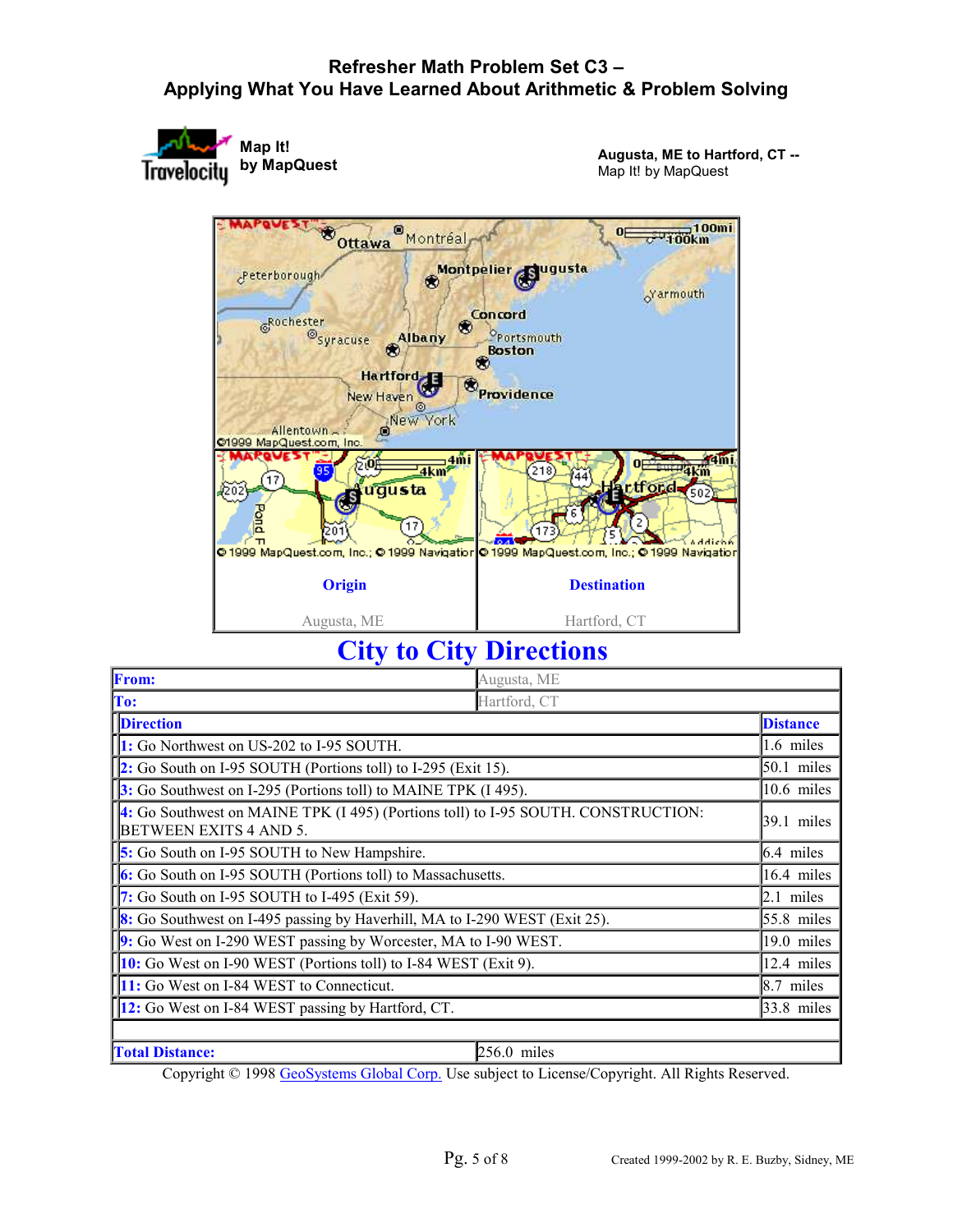

| ттош: |                                                                                                                       | панони, с і |                 |  |  |  |
|-------|-----------------------------------------------------------------------------------------------------------------------|-------------|-----------------|--|--|--|
| To:   | Wildwood, NJ                                                                                                          |             |                 |  |  |  |
|       |                                                                                                                       |             |                 |  |  |  |
|       | <b>Direction</b>                                                                                                      |             | <b>Distance</b> |  |  |  |
|       | 1: Go West on I-84 WEST passing by New Britain, CT to New York.                                                       |             |                 |  |  |  |
|       | 2: Go West on I-84 WEST to I-684 SOUTH (Exit 20).                                                                     |             |                 |  |  |  |
|       | 3: Go South on I-684 SOUTH to CROSS WESTCHESTER EXPY (I 287).                                                         |             | $29.2$ miles    |  |  |  |
|       | 4: Go Northwest on CROSS WESTCHESTER EXPY (I 287) to I-287 WEST.                                                      |             |                 |  |  |  |
|       | 5: Go West on I-287 WEST (Portions toll) to TAPPAN ZEE BRIDGE (187/1287).                                             |             |                 |  |  |  |
|       | 6: Go West on TAPPAN ZEE BRIDGE (187/1287) (Portions toll) to I-87 NORTH.<br>CONSTRUCTION: ON THE BRIDGE(Tappan Zee). |             |                 |  |  |  |
|       | 7: Go North on I-87 NORTH (Portions toll) to GARDEN STATE PKWY.                                                       |             |                 |  |  |  |
|       | 8: Go South on GARDEN STATE PKWY (Portions toll) to New Jersey.                                                       |             |                 |  |  |  |
|       | 9: Go Southwest on GARDEN STATE PKWY (Portions toll) passing by Paramus, NJ to NJ-147<br>(Exit 6).                    |             | 164.9<br>miles  |  |  |  |
|       | 10: Go Southeast on NJ-147.                                                                                           |             | 2.8 miles       |  |  |  |
|       |                                                                                                                       |             |                 |  |  |  |

**Total Distance:** 280.6 miles

Copyright © 1998 [GeoSystems Global Corp.](http://www.mapquest.com/cgi-bin/mqhome?link=am_copyright_page) Use subject to License/Copyright. All Rights Reserved.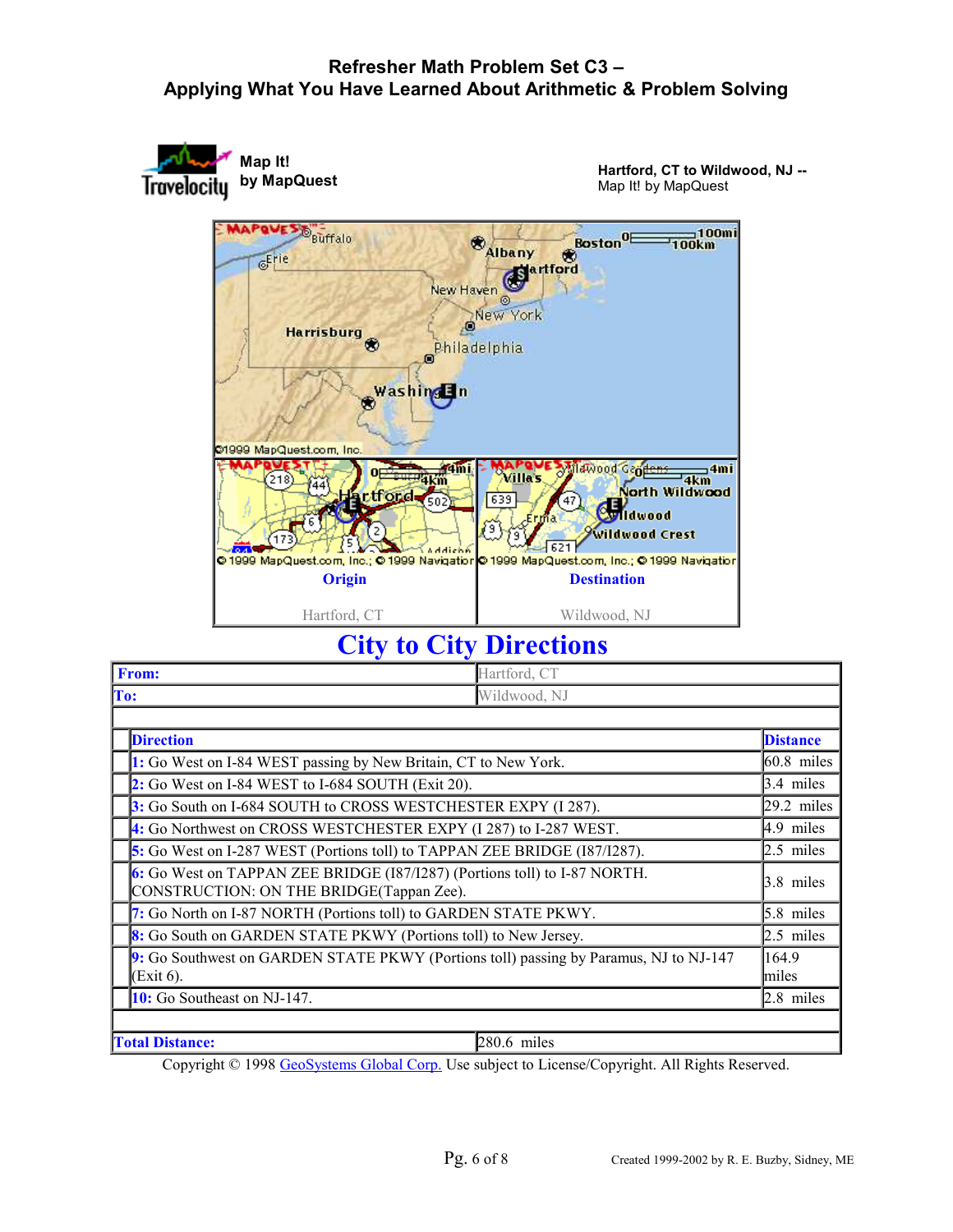

# **City to City Directions**

| From:                                                                                      | Wildwood, NJ                                                                                                          |                 |  |  |  |  |
|--------------------------------------------------------------------------------------------|-----------------------------------------------------------------------------------------------------------------------|-----------------|--|--|--|--|
| To:                                                                                        | Augusta, ME                                                                                                           |                 |  |  |  |  |
| <b>Direction</b>                                                                           |                                                                                                                       | <b>Distance</b> |  |  |  |  |
| 1: Go Northwest on NJ-147 to GARDEN STATE PKWY.                                            |                                                                                                                       | 2.8 miles       |  |  |  |  |
| 2: Go NE on GARDEN STATE PKWY (Portions toll) passing by Somers Point, NJ to New York.     |                                                                                                                       | 164.9 mi.       |  |  |  |  |
| 3: Go North on GARDEN STATE PKWY (Portions toll) to I-87 SOUTH (Exit 14-1).                |                                                                                                                       |                 |  |  |  |  |
| 4: Go South on I-87 SOUTH (Portions toll) to TAPPAN ZEE BRIDGE (187/1287).                 |                                                                                                                       | 5.8 miles       |  |  |  |  |
|                                                                                            | 5: Go East on TAPPAN ZEE BRIDGE (I87/I287) (Portions toll) to I-87 SOUTH.<br>CONSTRUCTION: ON THE BRIDGE(Tappan Zee). |                 |  |  |  |  |
| 6: Go South on I-87 SOUTH (Portions toll) to I-287 EAST (Exit 8).                          |                                                                                                                       | 1.5 miles       |  |  |  |  |
| 7: Go East on I-287 EAST to I-684 NORTH (Exit 9A).                                         |                                                                                                                       | 5.9 miles       |  |  |  |  |
| 8: Go North on I-684 NORTH to I-84 EAST (Exit 9E).                                         |                                                                                                                       | 29.2 miles      |  |  |  |  |
| 9: Go East on I-84 EAST to Connecticut.                                                    |                                                                                                                       | 3.4 miles       |  |  |  |  |
| 10: Go East on I-84 EAST passing by Waterbury, CT to Massachusetts.                        |                                                                                                                       | 94.6 miles      |  |  |  |  |
| <b>11:</b> Go East on I-84 EAST to I-90 EAST.                                              |                                                                                                                       | 8.7 miles       |  |  |  |  |
| 12: Go East on I-90 EAST (Portions toll) towards Worcester, MA to I-290.                   |                                                                                                                       | 12.4 miles      |  |  |  |  |
| 13: Go Northeast on I-290 towards Marlborough, MA to I-495 NORTH (Exit 26).                |                                                                                                                       | 19.0 miles      |  |  |  |  |
| 14: Go North on I-495 NORTH passing by Lowell, MA to I-95 NORTH (Exit 56).                 |                                                                                                                       | 55.8 miles      |  |  |  |  |
| 15: Go North on I-95 NORTH to New Hampshire.                                               |                                                                                                                       | 2.1 miles       |  |  |  |  |
| 16: Go North on I-95 NORTH (Portions toll) passing by Portsmouth, NH to Maine.             |                                                                                                                       | 16.4 miles      |  |  |  |  |
| 17: Go North on I-95 NORTH (Portions toll) to I-295 (Exit 6A). CONSTRUCTION: EXITS $4-5$ . |                                                                                                                       | $45.5$ miles    |  |  |  |  |
| 18: Go Northeast on I-295 (Portions toll) to I-95 NORTH.                                   |                                                                                                                       | 10.6 miles      |  |  |  |  |
| 19: Go North on I-95 NORTH (Portions toll) towards Augusta, ME to US-202 (Exit 30).        |                                                                                                                       | 50.1 miles      |  |  |  |  |
| 20: Go Southeast on US-202.                                                                |                                                                                                                       | 1.6 miles       |  |  |  |  |
| <b>Total Distance:</b>                                                                     | 536.6 miles                                                                                                           |                 |  |  |  |  |

Copyright © 1998 [GeoSystems Global Corp.](http://www.mapquest.com/cgi-bin/mqhome?link=am_copyright_page) Use subject to License/Copyright. All Rights Reserved.